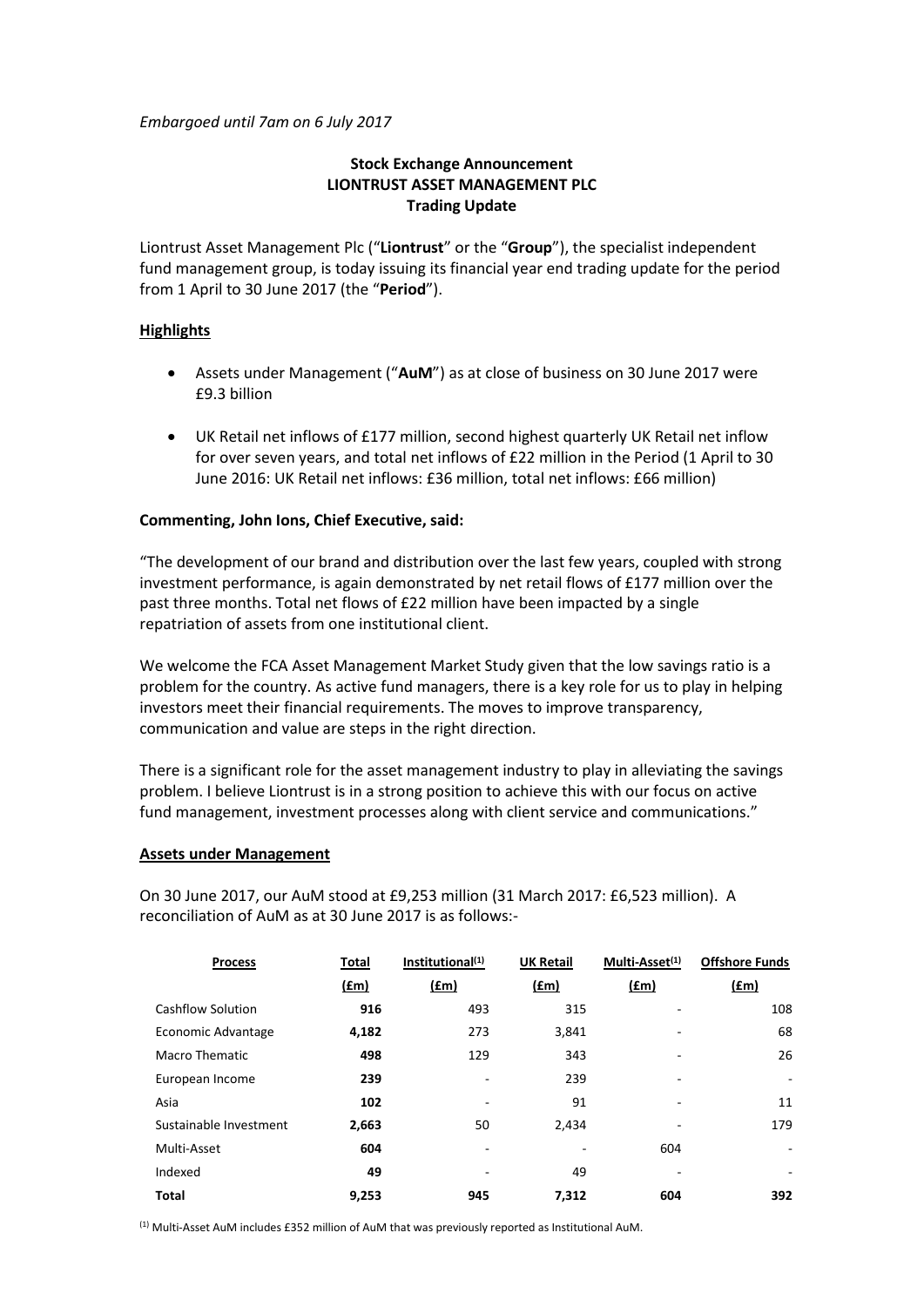#### **Funds Flows**

Liontrust recorded net inflows for the Period of £22 million (1 April to 30 June 2016: £66 million). A reconciliation of fund flows over the Period is as follows:-

|                                       | <b>Total</b><br>$\mathbf{f}$ m | Institutional <sup>(1)</sup><br>$\mathbf{f}$ m | <b>UK Retail</b><br>$\mathbf{f}$ m | Multi-Asset <sup>(1)</sup><br>$\mathbf{f}$ m | <b>Offshore Funds</b><br>£m |
|---------------------------------------|--------------------------------|------------------------------------------------|------------------------------------|----------------------------------------------|-----------------------------|
| Opening AuM - 1 April 2017            | 6,523                          | 1.044                                          | 4,648                              | 612                                          | 219                         |
| Net flows                             | 22                             | (149)                                          | 177                                | (21)                                         | 15                          |
| Acquisitions<br>Market and Investment | 2,518                          | 49                                             | 2,316                              | ۰                                            | 153                         |
| performance                           | 190                            | $\mathbf{1}$                                   | 171                                | 13                                           | 5                           |
| Closing AuM - 30 June 2017            | 9,253                          | 945                                            | 7,312                              | 604                                          | 392                         |

(1) Multi-Asset AuM includes £352 million of AuM that was previously reported as Institutional AuM, the opening figures have been adjusted accordingly.

#### **Fund Performance (Quartile ranking)**

Our funds continue to deliver strong long-term performance. Fourteen out of our 21 UKdomiciled funds are in the first or second quartile of their respective IA sectors since launch or since the current managers took over the running of the funds.

|                                                               | <b>Quartile ranking</b><br>$-Since$<br>Launch/Manager<br><b>Appointed</b> | <b>Quartile</b><br>ranking - 5<br>year | <b>Quartile</b><br>ranking - 3<br>year | <b>Quartile</b><br>ranking $-1$<br>year | Launch<br>Date/Manager<br><b>Appointed</b> |
|---------------------------------------------------------------|---------------------------------------------------------------------------|----------------------------------------|----------------------------------------|-----------------------------------------|--------------------------------------------|
| Liontrust UK Growth Fund                                      | $\mathbf{1}$                                                              | $\overline{2}$                         | $\mathbf{1}$                           | 3                                       | 25/03/2009                                 |
| Liontrust Special Situations<br>Fund                          | $\mathbf 1$                                                               | $\mathbf{1}$                           | $\mathbf{1}$                           | $\overline{2}$                          | 10/11/2005                                 |
| Liontrust UK Smaller<br>Companies Fund                        | $\mathbf{1}$                                                              | $\mathbf{1}$                           | $\mathbf{1}$                           | $\overline{2}$                          | 08/01/1998                                 |
| Liontrust UK Micro Cap<br>Fund                                | $\overline{2}$                                                            |                                        |                                        | 3                                       | 09/03/2016                                 |
| Liontrust Macro Equity<br><b>Income Fund</b>                  | $\mathbf{1}$                                                              | 3                                      | $\overline{4}$                         | 3                                       | 31/10/2003                                 |
| Liontrust Macro UK Growth<br>Fund                             | $\overline{2}$                                                            | 4                                      | $\overline{4}$                         | 3                                       | 01/08/2002                                 |
| Liontrust European Growth<br>Fund                             | $\mathbf{1}$                                                              | $\overline{2}$                         | $\mathbf{1}$                           | $\overline{2}$                          | 15/11/2006                                 |
| Liontrust Asia Income Fund                                    | $\overline{2}$                                                            | $\overline{2}$                         | $\overline{2}$                         | 3                                       | 05/03/2012                                 |
| Liontrust European Income<br>Fund                             | 3                                                                         | 4                                      | 3                                      | 4                                       | 15/12/2005                                 |
| Liontrust European<br><b>Enhanced Income Fund</b><br>(Hedged) | $\overline{4}$                                                            | 4                                      | $\overline{4}$                         | 4                                       | 30/04/2010                                 |
| Liontrust Global Income<br>Fund                               | $\overline{4}$                                                            |                                        | 4                                      | 3                                       | 03/07/2013                                 |
| Liontrust Monthly Income<br><b>Bond Fund</b>                  | $\mathbf{1}$                                                              | $\mathbf{1}$                           | $\mathbf{1}$                           | $\mathbf{1}$                            | 12/07/2010                                 |
| Liontrust SF Absolute<br>Growth Fund                          | $\overline{4}$                                                            | $\mathbf{1}$                           | $\mathbf{1}$                           | $\overline{2}$                          | 19/02/2001                                 |
| Liontrust SF Corporate<br><b>Bond Fund</b>                    | $\overline{3}$                                                            | $\mathbf{1}$                           | $\mathbf{1}$                           | $\mathbf{1}$                            | 19/02/2001                                 |